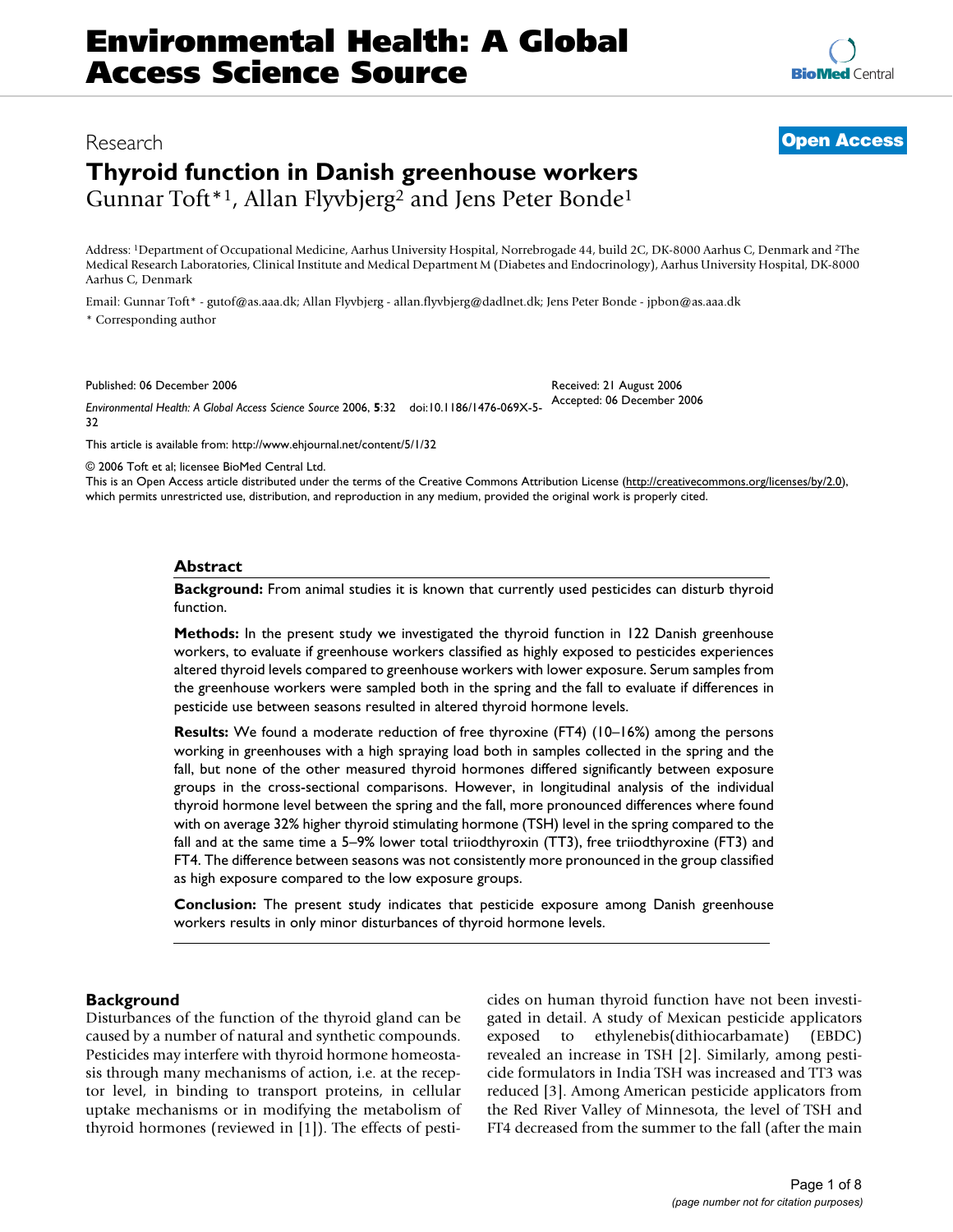spraying season was over) [4]. Except for the decrease in FT4 in the latter study, these findings can be explained by an effect on thyroid function at the peripheral level causing a decreased level of circulating thyroid hormone and consequently an increase of TSH by negative feedback mechanisms. Also animal studies of thyroid disturbances after pesticide exposure that indicate that hypothyroid effect are the general effects, but the effects varies somewhat depending on the specific exposure [5].

Pesticide exposure of greenhouse workers has been determined to be at a level where health risks may occur [6], and especially dermal exposure after reentry to a pesticide treated greenhouse, with manual handling of plants is associated with high transfer of pesticides [7].

In addition to estimating the current exposure, cumulative lifetime exposure to pesticides may be an important determinant of possible adverse health effects. Therefore, in the present study we hypothesize that current and/or cumulative lifetime exposure of greenhouse workers may be related to thyroid disturbances, which mainly should be seen as hypothyroid effects among the most highly exposed workers. Furthermore seasonal differences in pesticide use may cause differences in individual thyroid hormone levels, if the effects are reversible. This will be evaluated in longitudinal analysis of individual thyroid hormones between seasons.

### **Materials and methods** *Recruitment and data collection*

The participants were recruited by contacting greenhouse owners of 38 greenhouses with 3 or more employees in the autumn of 1993. Thirty-four of the greenhouse owners permitted a meeting for all male workers at their workplace, where we informed about the project. We invited all 199 male workers who fulfilled the inclusion criteria (age 18–45 years, normal puberty, no vasectomy, no known azoospermia, no malignant disease, and no intake of sulfasalazine, β-adrenergic blocking drugs or androgens) to sign-up for the study. A total of 122 men (61%) agreed to participate. None of the men included in the study had known thyroid disease or diabetes. The characteristic of the study population is described in Table 1.

The men provided a blood sample between December 1993 and March 1994, and for 85 of the participants again in October 1994. Blood samples were collected at the greenhouses in a mobile laboratory. The major reason for drop out was: change of working place, absence from the greenhouse because of having to attend gardening school or closure of the greenhouse. All blood samples were taken between 06.00 and 10.00 AM and after centrifugation serum were frozen at -80°C until analysis. Analysis of TT3, TT4 and TSH was performed at the Central Labora**Table 1: Characteristics of the study population 122 greenhouse workers given as mean (SD) for continuous covariates and % of the population in the presented category for dichotomous covariates.**

| <b>Characteristics</b>               | Mean(SD) or $%$ |
|--------------------------------------|-----------------|
| Age (years)                          | 28.3(5.8)       |
| Body Mass Index (kg/m <sup>2</sup> ) | 23.1(2.7)       |
| Alcohol consumption (drinks/week)    | 10.4(10.2)      |
| Coffee (cups/day)                    | 4.1(3.5)        |
| Current smokers %                    | 37              |
| Medicine use last month %            | 10              |
|                                      |                 |

tory at Aarhus University Hospital on an Advia Centaur®, (Bayer HealthCare LLC, New York, USA) using competitive immunometric methods [8]. The TSH third generation assay is a sandwich immunoassay using paramagnetic microparticles as solid phase and direct chemiluminescence of acridinium ester for detection of the signal. The assays for TT4 and TT3 are competitive immunoassays with SPALT (solid-phase antigen luminescence technique) architecture using paramagnetic microparticles as solid phase and direct chemiluminescence of acridinium ester for detection of the signal. Analysis of FT3 and FT4 were performed at the Medical Research Laboratory, Aarhus University Hospital using radioimunoassy methods as previously described [9].

The reference values was for TSH: 0.100 to 4.00 mU/l; TT4: 60 to 140 nmol/l; TT3: 1.10 to 2.50 nmol/l; FT4: 12 to 33 pmol/l; and FT3: 3.7 to 9.5 pmol/l. The intra assay coefficient of variance was for TSH: 7%, TT4: 8%, TT3: 6%, FT4: 11% and FT3: 9%.

All analyses of thyroid hormones were performed in 2006.

A comprehensive questionnaire with self-completed information on reproductive, medical, occupational and life style history was checked by a physician. The performance of the questionnaire was tested in repeated pilot surveys among greenhouse workers and the validity of the questions were evaluated by interviews in a subgroup of workers that had filled in the questionnaire. Job tasks were recorded at the start of the study and during a two weeks period in the autumn of 1994. The greenhouse owners, foremen and applicators, provided information on all pesticide applicators from October 1993 to October 1994 (one person per greenhouse provided the information). All participants signed an informed consent and the local ethical committee of Aarhus County approved the study.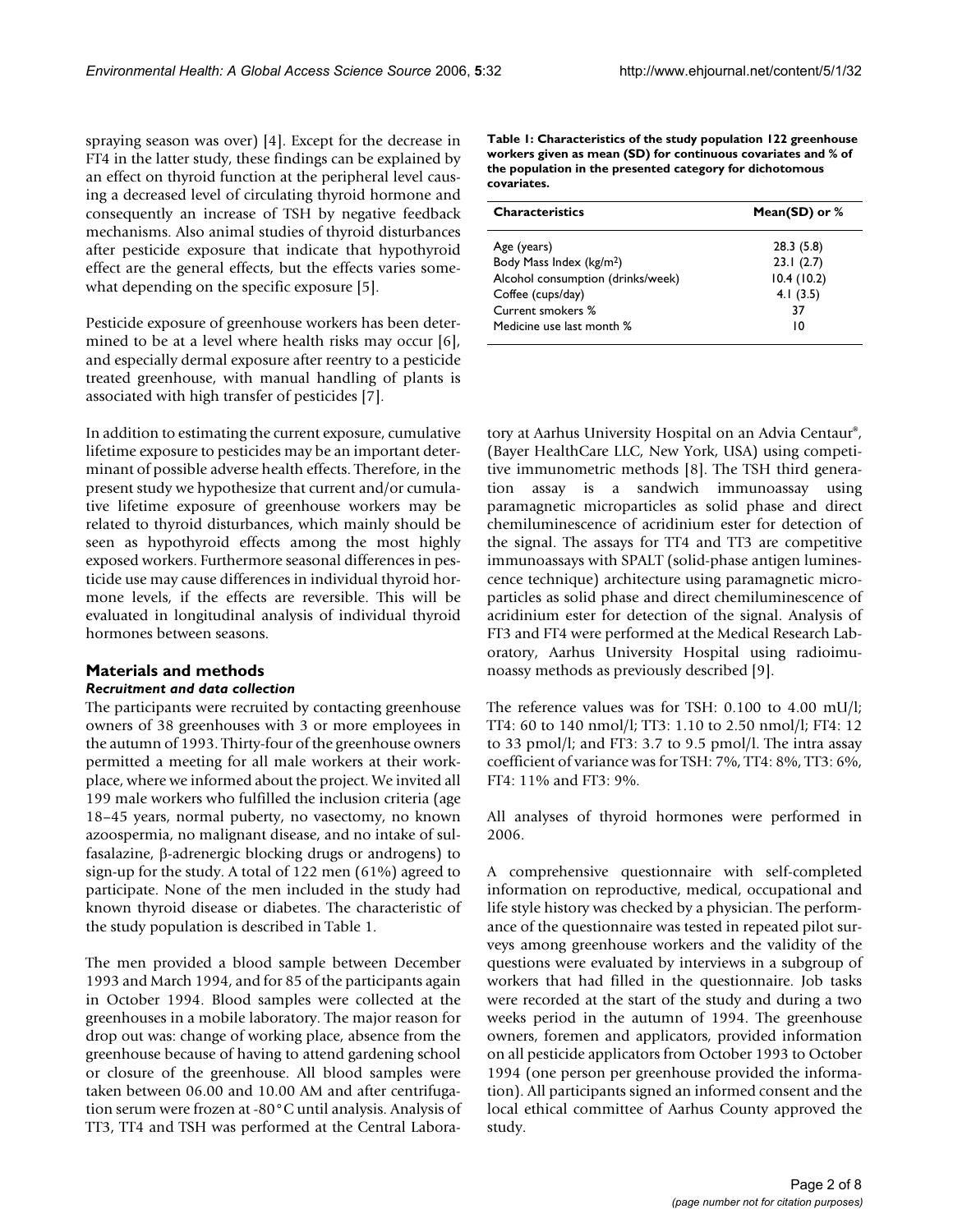### *Exposure assessment*

More than 60 pesticides were used in the 30 greenhouses included in the study and thyroid disturbing effects of several of these compounds has previously been demonstrated. The compounds used in more than 10% of the greenhouses are presented in Table 2. Thyroid disturbing effects have been demonstrated for the following insecticides: deltamethrin, endosulfan and chlorpyrifos [10-12] and the following fungicides: carbendazim, vinclozolin and thiram [13-[15](#page-7-0)]. Among these, the only demonstration of effects on thyroid hormones among humans was observed in association to the chlorpyrifos metabolite 3,5,6-trichloro-2-pyridinol (TCPY) [12], but the effects of most of the compounds are unknown. Two of the compounds in Table 2 (Vinclozolin and Thiram) have been prohibited for use since the collection of samples for this study.

From the questionnaire we have several measures of exposure to pesticides.

1) *Spraying load*: Measured at the greenhouse level as the area sprayed in a 3 month period in the summer representing the main spraying period divided by the total greenhouse area.

2) *Spraying hours*: The average number hours actively spraying per year for each individual.

| Table 2: Pesticides used in more than 10% of the Greenhouses. |  |  |
|---------------------------------------------------------------|--|--|
|                                                               |  |  |

| <b>Pesticide</b>         | $n$ and $(\%)$ of greenhouses |
|--------------------------|-------------------------------|
| <b>Insecticides</b>      |                               |
| Pirimicarb               | 26 (87)                       |
| Methomyl                 | 14(47)                        |
| Deltamethrin             | 14 (47)                       |
| Endosulfan               | 12(40)                        |
| Chlorpyrifos             | 9(30)                         |
| <b>Buprofezin</b>        | 9(30)                         |
| Dienochlor               | 8(27)                         |
| Fenpropathrin            | 7(23)                         |
| Alphacypermethrin        | 6(20)                         |
| Amitraz                  | 4(13)                         |
| <b>Fungicides</b>        |                               |
| Benomyl                  | 16(53)                        |
| Iprodione                | 16 (53)                       |
| Chlorothalonil           | 13(43)                        |
| Carbendazim              | 8(27)                         |
| Vinclozolin              | 8(27)                         |
| Thiram                   | 4(13)                         |
| <b>Growth regulators</b> |                               |
| Chlormequat chloride     | 23 (77)                       |
| Daminozide               | 17(57)                        |
| Paclobutrazol            | 12(40)                        |

3) *Glove use*: The use of gloves or not during work with culture plants, characterized as always  $(n = 20)$ , sometimes  $(n = 48)$  and never  $(n = 53)$ .

4) *Exposure years*: The number of years worked in a greenhouse.

5) *Job task*: The greenhouse workers were in addition classified according to job tasks and work practice in three groups taking into consideration all aspects of job function and exposure to evaluate the transfer of pesticides to individuals. This evaluation was performed by 2 agronomists and one occupational health physician. The groups can be characterized as follows: 1 – Low level exposure – working with administration, care and surveillance, pot machine, moving tables and newly hired  $(n = 44)$ ; 2 – medium level exposure – working with packing, care and surveillance, spacing cultures, pricking and potting  $(n =$ 45), and 3 – high level exposure – working mainly with nipping and cutting cuttings  $(n = 13)$ . In addition to job task estimated transfer of pesticides, the amount of pesticides used in the greenhouses were used to estimate the individual exposure supported by measurement of pesticides on gloves from workers during 8 tasks from 3 greenhouses. A more detailed description of the classification can be found in [16].

In the longitudinal study, it was assumed that samples collected in the fall were representing people that had recently been exposed to higher level of exposure than the samples collected in the spring, since the total load of spraying is highest in the summer period just preceding the autumn sample, although pesticide exposure occurs throughout the year for these greenhouse workers, and some groups of pesticides e.g. fungicides were used in a higher volume in the spring [17].

### *Statistics*

### *Cross-sectional analyses*

The difference between exposure groups in thyroid hormone levels in the spring and fall respectively was assessed by analysis of variance. Exposures that could be measured on a continuous scale were dichotomized at the median value to make two exposure groups of equal size. The visual inspection of the distribution of the hormones did not indicate major deviations from normal distributions and therefore no transformation was applied before analysis.

The potential confounding effects of age, body mass index (BMI), alcohol and coffee consumption, smoking and medicine use last month was evaluated by multiple regression analysis with stepwise entering the potential confounders one at the time. None of tested potential confounders changed the estimated mean hormone con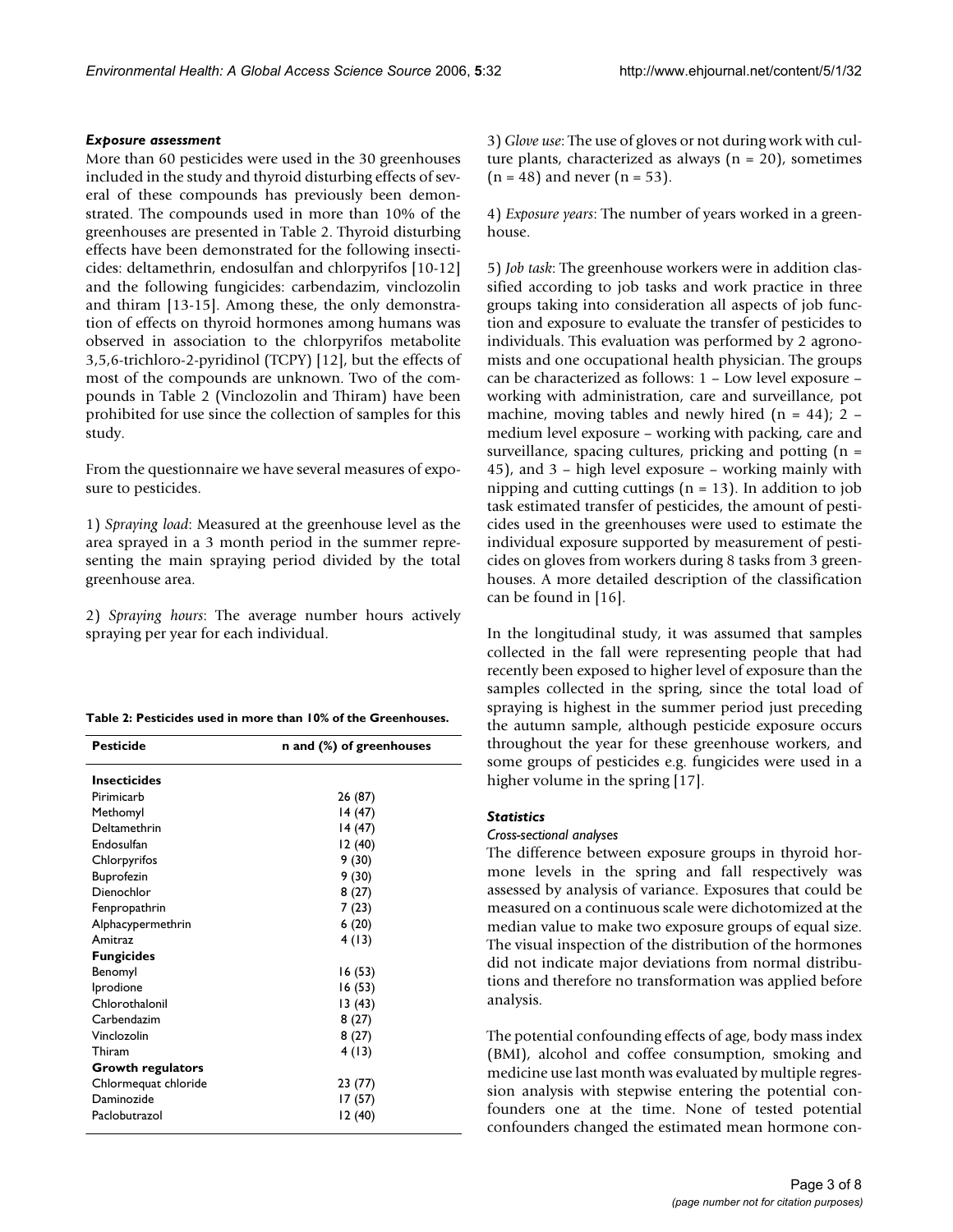centration more than 10% in any of the exposure groups and were therefore not included as confounders in the final model.

For the exposure measures that could be determined on a continuous scale additional regression analysis for the association between the exposure measures (spraying load, spraying hours and exposure years) as independent variables and the thyroid hormones as dependent variables were performed.

### *Longitudinal analysis*

The difference in thyroid hormone levels between seasons was assessed by paired t-tests, comparing samples from the same subjects between the spring and the fall.

All statistical analyses were performed using SAS ver. 9.13 (SAS institute, Cary, NC, USA).

# **Results**

The distribution of thyroid hormones in the spring and fall in different exposure groups is presented in Tables 3, 4, 5.

# *Cross sectional analyses*

FT4 was lower among the persons working in greenhouses with a high spraying load in the spring and in the fall (Table 4). In addition, when analyzed on a continuous scale FT4 decreased by -0.25 pmol/l CI (-0.41;-0.08) per unit increase in spraying load (indicating per time the total greenhouse area is sprayed) in the spring and -0.29 pmol/l CI (-0.59;0.01) in the fall. None of the other crosssectional analysis revealed statistical significant differences between exposure groups in thyroid hormones.

### *Longitudinal analyses*

For TT3 and FT3, an overall increase from the spring to the fall sample was observed (Table 3). When divided into exposure groups, the increase of FT3 was most pronounced among people working in greenhouses with a lower than median spraying load, for the persons working for more than 8 years in a greenhouse and for the persons classified as low exposure based on job tasks. Also for TT3 the difference between seasons was most pronounced for persons classified as low exposure based on job tasks.

A significant increase in FT4 but not TT4 level was observed from the spring to the fall (Table 4), this increase being most pronounced among workers from greenhouses with a low spraying load, among persons with low number of spraying hours, among greenhouse workers never using gloves, among those exposed for more than 8 years to the greenhouse environment, and among those classified as low level exposure.

The strongest differences between spring and fall were seen in TSH, with a markedly lower level in the fall.

The difference between seasons was statistical significant in all of the high exposure groups except for job task classification, and also for several of the low exposure groups, but not among gardeners always using gloves and among those working for less than 8 years in a greenhouse.

|                                  | TT3 (nmol/l)       |                               | $FT3$ (pmol/l)   |                       |
|----------------------------------|--------------------|-------------------------------|------------------|-----------------------|
|                                  | Spring $n = 121$   | Fall $n = 78$                 | Spring $n = 120$ | Fall $n = 86$         |
| <b>Exposure groups</b>           | Mean (95%CI)       | Mean (95%CI)                  | Mean (95%CI)     | Mean (95%CI)          |
| Low spraying load $<$ 7.2        | 2.01(1.93;2.10)    | 2.16(2.01;2.31)               | 5.81 (5.57;6.05) | $6.77(6.2;7.35)^a$    |
| High spraying load $\geq 7.2$    | 2.08(2.00;2.17)    | 2.18(2.05;2.30)               | 6.07(5.83; 6.31) | 6.28(5.76;6.80)       |
| Spraying hours pr year $<$ 40    | 2.03(1.95;2.10)    | 2.14(2.01;2.28)               | 5.96 (5.73;6.19) | 6.47(5.93;7.01)       |
| Spraying hours pr year $\geq 40$ | 2.04(1.97;2.12)    | 2.19 (2.05;2.32)              | 5.93 (5.71;6.15) | 6.53(5.99;7.07)       |
| Uses gloves always               | $2.02$ (1.88;2.15) | 2.21 (1.96;2.45)              | 6.02(5.63; 6.41) | 6.76(5.81;7.72)       |
| Uses gloves sometimes            | 2.06(1.97;2.14)    | 2.23 (2.07;2.38)              | 5.90(5.65; 6.15) | 6.52(5.85;7.18)       |
| Uses gloves never                | 2.04(1.96;2.12)    | 2.10 (1.97;2.24)              | 5.95 (5.70;6.19) | 6.40(5.85;6.95)       |
| Exposure up to 8 years           | 2.02(1.94;2.10)    | 2.18(2.02;2.33)               | 6.05(5.82; 6.29) | 6.39(5.77;7.00)       |
| Exposure more than 8 years       | 2.05(1.97;2.12)    | 2.16 (2.04;2.28)              | 5.85 (5.63;6.06) | 6.57 $(6.08;7.06)^a$  |
| Job task low exposure            | 1.97(1.88;2.06)    | 2.20 (2.06;2.35) <sup>a</sup> | 5.79 (5.52;6.05) | 6.41 $(5.81;7.01)^a$  |
| Job task medium exposure         | 2.06(1.98;2.13)    | 2.14(2.00;2.27)               | 6.09(5.87;6.31)  | 6.44(5.88;7.00)       |
| Job task high exposure           | 2.16 (1.99;2.32)   | 2.14 (1.82;2.46)              | 5.78 (5.30;6.26) | 6.99(5.92;8.06)       |
| All                              | 2.04 (1.98;2.09)   | 2.17 (2.07;2.26) <sup>a</sup> | 5.94 (5.78;6.10) | 6.50 $(6.12; 6.87)^a$ |

a) Difference in the fall sample from the spring sample in a longitudinal analysis ( $p < 0.05$ ).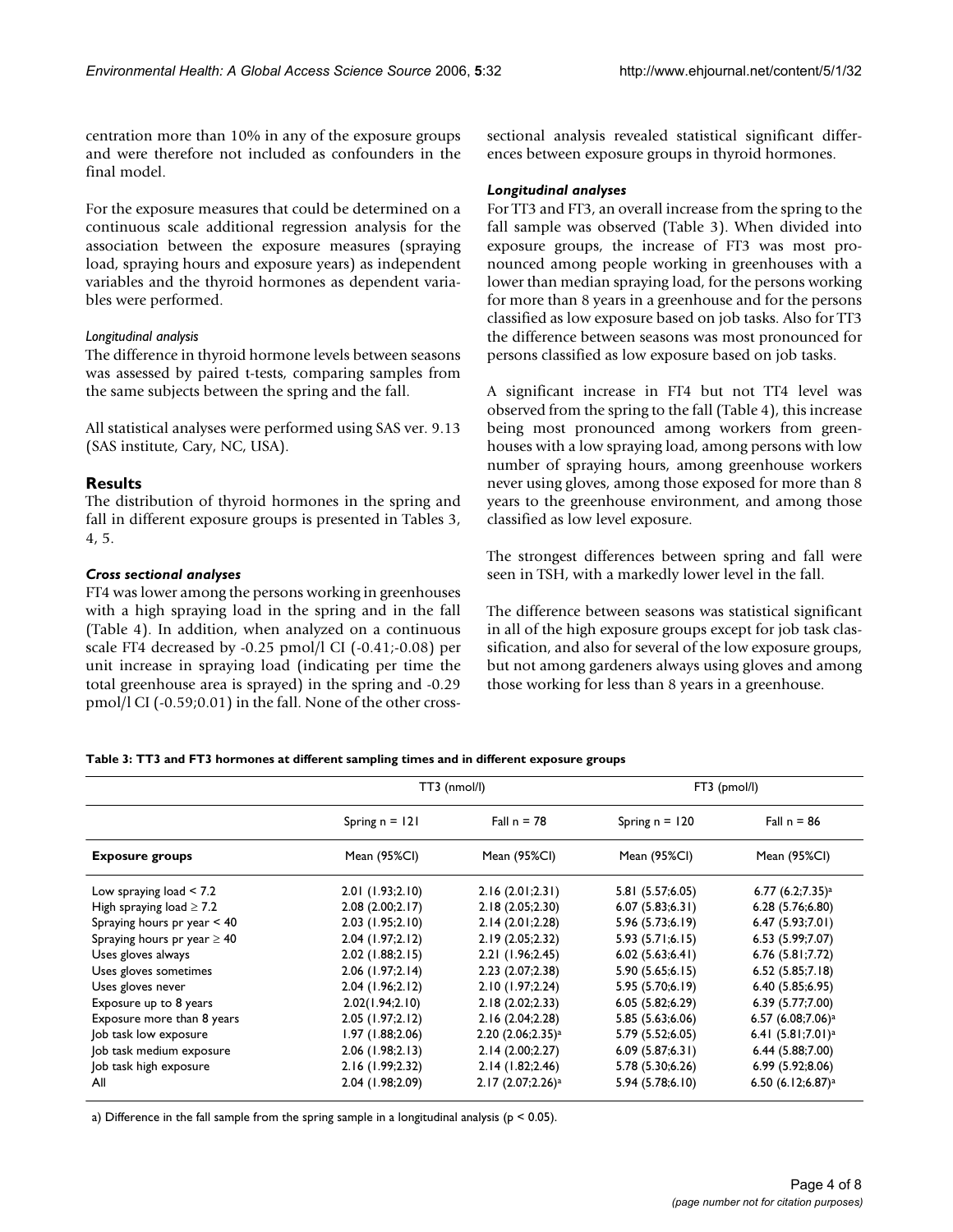|                                | TT4 (nmol/l)      |                   | FT4 (pmol/l)      |                               |
|--------------------------------|-------------------|-------------------|-------------------|-------------------------------|
|                                | Spring $n = 121$  | Fall $n = 78$     | Spring $n = 120$  | Fall $n = 86$                 |
| <b>Exposure groups.</b>        | Mean (95%CI)      | Mean (95%CI)      | Mean (95%CI)      | Mean (95%CI)                  |
| Low spraying load $< 7.2$      | 93.4 (89.7;97.1)  | 93.5 (88.8;98.2)  | 23.1 (21.8;24.4)  | 26.4 (24.2;28.7) <sup>a</sup> |
| High spraying load $\geq 7.2$  | 94.4 (90.8;98.0)  | 96.4 (92.5;100.3) | 20.7 (19.5;22.0)b | 22.1 (20.0;24.2) <sup>b</sup> |
| Spraying hours pr. year $<$ 40 | 94.0 (90.4;97.7)  | 93.8 (89.6;98.0)  | 22.4(21.1;23.7)   | 24.6 (22.4;26.8) <sup>a</sup> |
| Spraying pr year $\geq 40$     | 92.7 (89.1;96.2)  | 96.9 (92.8;101.0) | 21.8(20.6;23.1)   | 23.7 (21.5;25.9)              |
| Uses gloves always             | 92.2 (85.7;98.6)  | 93.5 (85.8;101.2) | 21.4 (19.1;23.6)  | 23.5 (19.6;27.4)              |
| Uses gloves sometimes          | 93.2 (89.1;97.2)  | 94.7 (89.7;99.7)  | 21.5 (20.0;22.9)  | 23.2 (20.5; 25.9)             |
| Uses gloves never              | 94.1 (90.3;98.0)  | 96.5 (92.1;100.8) | 23.0 (21.6;24.4)  | 25.0 (22.8;27.2) <sup>a</sup> |
| Exposure up to 8 years         | 91.0 (87.3;94.7)  | 93.7 (88.9;98.5)  | 21.2 (19.9;22.6)  | 22.8 (20.4;25.3)              |
| Exposure more than 8 years     | 95.4 (92.0;98.9)  | 96.5 (92.7;100.2) | 22.9(21.7;24.1)   | 24.9 (23.0;26.9) <sup>a</sup> |
| Job task low exposure          | 91.3 (87.1;95.5)  | 96.6 (92.1;101.2) | 21.3 (19.7;22.8)  | 22.9 (20.5;25.3) <sup>a</sup> |
| Job task medium exposure       | 93.5 (90.1;97.0)  | 95.5 (91.3;99.7)  | 22.7 (21.4;24.0)  | 24.3 (22.0;26.5)              |
| Job task high exposure         | 99.2 (91.5;106.9) | 89.1 (79.3;99.0)  | 22.2 (19.5;25.0)  | 27.6 (23.3;31.9)              |
| All                            | 93.3 (90.8;95.9)  | 95.4 (92.4;98.4)  | 22.1 (21.2;23.0)  | 24.1 (22.6;25.7) <sup>a</sup> |

#### **Table 4: TT4 and FT4 hormones at different sampling times and in different exposure groups**

a) Difference in the fall sample from the spring sample in longitudinal analysis (p < 0.05).

b) Difference from the low exposure group in cross-sectional analysis (p < 0.05).

### *Evaluation of elevated or decreased level of thyroid hormones*

For in total 24 individuals one or more of the thyroid hormone measurements was out of the reference range [see Additional file 1]. For most individuals the difference was only slightly out of the reference range and for only 4 persons the measurements was consistently out of range in both the spring and fall measurement. In the spring increased TSH was observed in 5 persons whereas none showed elevated TSH in the fall. Increased TT3 was the most commonly observed deviation, with 8 subjects showing elevated TT3 in the spring – 3 of these still had elevated TT3 in the fall – and additionally 7 individuals not showing elevated TT3 in the spring had elevated TT3 in the fall. It is worth to note that the level of TT3 was below the action level in all cases. Exclusion of subjects outside of the reference range in both spring and fall did not change the level of significance of the findings in the analyses of differences between exposure groups.

### **Discussion**

The level of FT4 was decreased among persons working in greenhouses with a high spraying load both in the spring and in the fall. Furthermore a shift towards lower level in

|                                | TSH (mU/l)                           |                                 |  |
|--------------------------------|--------------------------------------|---------------------------------|--|
|                                | Spring $n = 119$                     | Fall $n = 76$<br>Mean (95%CI)   |  |
| <b>Exposure groups.</b>        | Mean (95%CI)                         |                                 |  |
| Low spraying load $< 7.2$      | 1.86(1.63;2.10)                      | $1.33$ $(1.10; 1.56)^a$         |  |
| High spraying load $\geq 7.2$  | 1.70(1.47;1.92)                      | $1.43$ (1.24;1.62) <sup>a</sup> |  |
| Spraying hours pr. year $<$ 40 | 1.95(1.69;2.22)                      | $1.50$ $(1.29; 1.71)^a$         |  |
| Spraying pr year $\geq 40$     | 1.72(1.45;1.98)                      | $1.29$ (1.10;1.49) <sup>a</sup> |  |
| Uses gloves always             | $1.76$ (1.28;2.23)                   | $1.52$ (1.15;1.89)              |  |
| Uses gloves sometimes          | 1.90(1.60;2.21)                      | $1.33$ $(1.08; 1.57)^a$         |  |
| Uses gloves never              | 1.81(1.52;2.10)                      | $1.40$ (1.19;1.61) <sup>a</sup> |  |
| Exposure up to 8 years         | 1.78(1.51;2.06)                      | 1.55(1.31;1.78)                 |  |
| Exposure more than 8 years     | 1.88(1.62;2.14)                      | $1.30$ (1.12;1.48) <sup>a</sup> |  |
| Job task low exposure          | $1.82$ (1.51;2.13)                   | $1.51$ (1.19;1.73) <sup>a</sup> |  |
| Job task medium exposure       | 1.75(1.49;2.01)                      | $1.26$ (1.06;1.46) <sup>a</sup> |  |
| Job task high exposure         | 2.27 (1.70;2.84)                     | 1.59(1.08;2.10)                 |  |
| All                            | 1.83(1.65;2.02)<br>1.39 (1.25;1.54)ª |                                 |  |

a) Difference in the fall sample from the spring sample in longitudinal analysis (p < 0.05).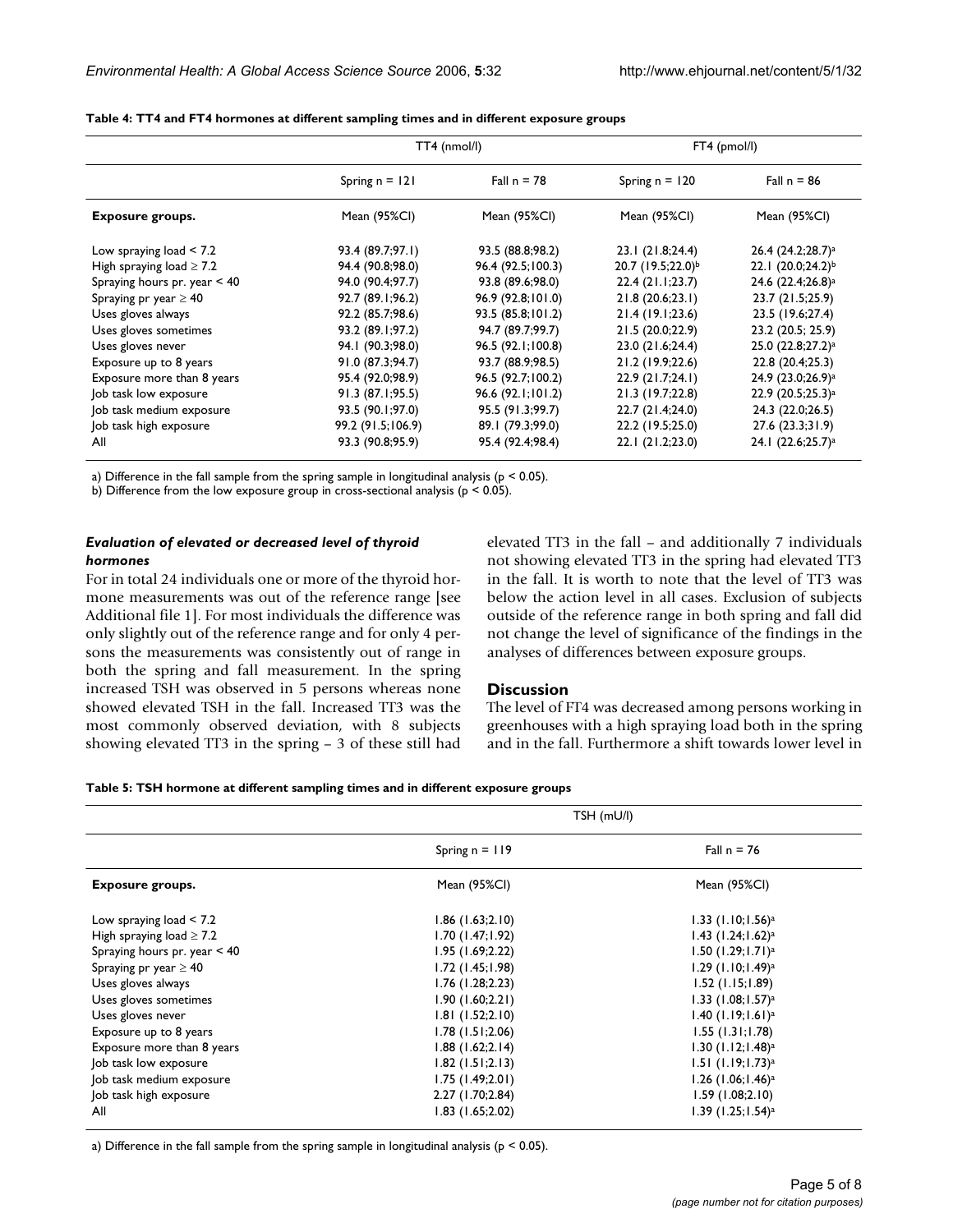TSH and a higher level of FT3, TT3, and FT4 from the spring to the fall was observed.

The consistently lower FT4 level among people working in greenhouses with high exposure to pesticides suggests that this decrease may be related to pesticide exposure. Thyroid disturbing effect after pesticide exposure with effects on FT4 has previous been observed among pesticide applicators from the Red River Valley of Minnesota, [4]. Also animal studies support that pesticide exposure causes a decrease in thyroid hormones, but often the decrease in TT4, FT4, TT3 and FT3 is accompanied by an increase in TSH, which was not observed in the present study [5].

In the spring in general a higher TSH and lower TT3, FT3 and TT4 level was observed compared to the fall. In this population it has previously been demonstrated that the level of pesticide exposure is highest in the summer and fall period [17]. Therefore, we would expect the opposite of the observed (lower level of TT3, FT3, TT4 and FT4 and higher TSH) in the fall, if it was caused by pesticide exposure in general. However, specific pesticides used in the spring and not in the fall e.g. fungicides may have a more harmful effect on thyroid function than the pesticides used in the summer and fall. In a series of American studies on pesticide applicators from the Red River Valley, fungicides seemed to be the most harmful group of pesticides to thyroid disrupting effects [18].

In our study, the analysis stratified on exposure groups revealed that about the same number of groups classified as high and low exposure showed statistical significance comparing spring and fall samples, and therefore no clear association to toxicant exposure in the seasonal differences can be determined.

It must be considered that the blood samples were from a period without iodine supplementation of table salt in Denmark, which in itself may cause a moderate hypothyroid status. Based on the information in a large study of thyroid function in the Danish population, approximately 1% of younger men should have sub-clinical hypothyroidism, and less than 0.5% should have clinical hypothyroidism [19]. Due to the relative high incidence of thyroid diseases it was decided to start iodine supplementation of table salt in 1998 in Denmark. Dietary changes from the spring to the fall may explain the general shift in thyroid hormone values, since the thyroid status of this moderately iodine depleted population was probably highly sensitive to iodine contents in the food. Furthermore, previous studies have demonstrated seasonal variation thyroid hormones, similar to the effects in the present study, in populations without known pesticide exposure [20-22] although the seasonal variations in thyroid hormones is not entirely consistent between studies.

One limitation with the present study is the lack of exact exposure measurements. The exposure was estimated as average exposure based on spraying activities and work tasks. It has previously been estimated that greenhouse workers absorb the major part of the pesticides through handling of cultures that has been sprayed with pesticides, and therefore both spraying load and work tasks in a greenhouse is important for the actual exposure of the individual [6]. In the present study we did only find associations between spraying load and thyroid hormones.

Previous studies on the same population have indicated that semen quality was decreased among the most highly exposed men based on job tasks and for the men working for several years with exposure to pesticides [16]. Furthermore, a seasonal difference in chromosome aberrations was found with more chromosome aberrations in the fall (after the spraying season), and mostly so among the persons who did not use gloves during re-entry activities [17].

Since spermatoxic, genotoxic and thyroid disturbing effects are not necessarily caused by the same pesticides, the discrepancy in the exposure groups being mostly affected in the previous and the present study may be explained by unequal exposure of individuals to the single pesticides causing spermatoxic, genotoxic and thyroid disturbing effects.

Since the greenhouse workers are exposed to a number of chemical compounds, we cannot with the present study pinpoint which chemicals that are the culprits for the observed effects. Several compounds has not been tested for their effects on thyroid function, and therefore we can not simply determine which of the used chemicals that are likely to cause the observed effects. However, several of the pesticides used (Deltamethrin, Chlorpyrifos and Vinclozolin) have been associated to a decrease in FT4 level in previous studies [10,12,14].

The dichotomizing of the gardeners into low and high exposed groups may not give an appropriate exposure contrast since all greenhouse worker involved in the present study are to some extend exposed to pesticides. Therefore, it can be argued that an external control group should be used. However, when using the low level exposed gardeners as a control group, the high and low level exposed group are more likely to be similar on several other factors that may confound the results.

Furthermore, dichotomizing of exposure may underestimate the effects of pesticides on exposure. However, when we analyzed the data that could be regarded as continuous in a linear regression model the same associations turned out as being statistically significant, indicating that at least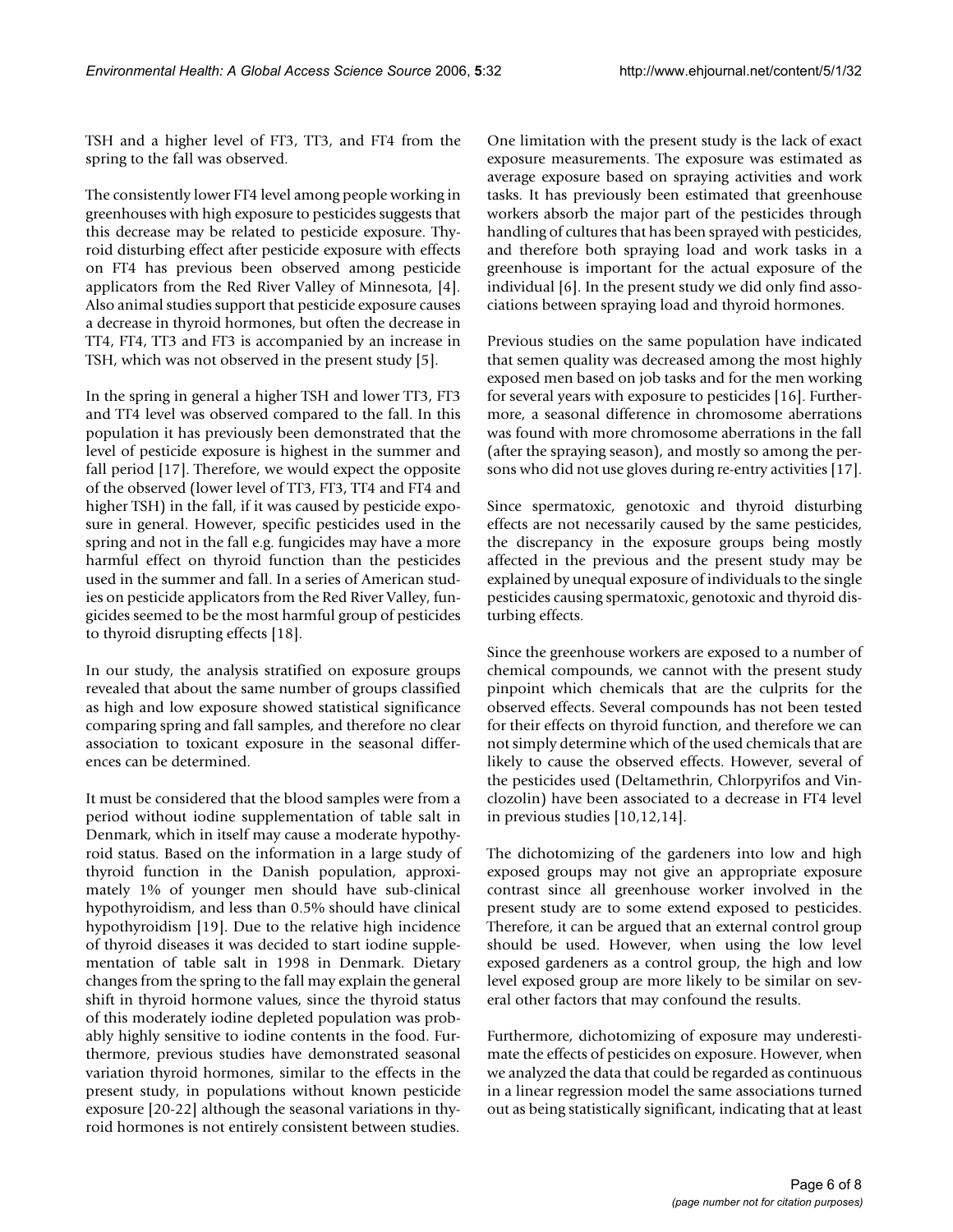these associations was not simply based on the choice of exposure groups.

Finally, the sample size in some of the groupings is quite low. Especially the number of individuals classified as high-level exposure based on job tasks (n = 13) provides limited power. However, we believe the different approaches to exposure estimation would reveal effects of pesticides on thyroid hormones among greenhouse workers, if any. It should, however, be acknowledged that type and level of exposure might be much higher in other settings with less stringent exposure control than in Denmark.

# **Conclusion**

Thyroid function was only marginally different among Danish greenhouse workers with different levels of exposure to pesticides. The only difference observed was a moderate reduction in FT4 level among the greenhouse workers working in greenhouses where the spraying load were high. A seasonal difference in thyroid function was observed, but it was not more pronounced in the high exposure groups compared to low exposure groups, and therefore other causes than pesticide exposure may explain the differences.

# **Abbreviations**

BMI Body mass index (kg/m2)

EDBC Ethylenebis(dithiocarbamate)

FT3 Free triiodothyroxine

FT4 Free thyroxine

TSH Thyroid stimulating hormone

TT3 Total triiodothyroxine

TT4 Total thyroxine

### **Competing interests**

The author(s) declare that they have no competing interests.

# **Authors' contributions**

JP was responsible for collection on serum samples and AF was responsible for analysis of FT3 and FT4. GT coordinated the study and drafted the manuscript. All authors participated in the design of the study, commented on the draft and have read and approved the final manuscript.

# **Additional material**

### **Additional file 1**

*List of subjects with at least one thyroid hormone values out of reference*  range. The reference range is indicated in the first row. Entries marked in *bold indicate values out of reference range. The file contains a table listing individual hormone measurements for the individuals with at least one thyroid measurement out of reference range.* Click here for file [\[http://www.biomedcentral.com/content/supplementary/1476-](http://www.biomedcentral.com/content/supplementary/1476-069X-5-32-S1.doc)

### **Acknowledgements**

069X-5-32-S1.doc]

The authors wish to thank Dr. Anette Abell for collecting serum samples and questionnare information on the participants, Ms. Hanne Mertz and Ms. Lone Svendsen for analyzing FT3 and FT4. The Danish Ministy of Environment, The Danish National Resarch Council and Clinical Institute, Aarhus University Hospital provided funding for the study.

### **References**

- 1. Boas M, Feldt-Rasmussen U, Skakkebaek NE, Main KM: **[Environ](http://www.ncbi.nlm.nih.gov/entrez/query.fcgi?cmd=Retrieve&db=PubMed&dopt=Abstract&list_uids=16645005)[mental chemicals and thyroid function.](http://www.ncbi.nlm.nih.gov/entrez/query.fcgi?cmd=Retrieve&db=PubMed&dopt=Abstract&list_uids=16645005)** *Eur J Endocrinol* 2006, **154:**599-611.
- 2. Steenland K, Cedillo L, Tucker J, Hines C, Sorensen K, Deddens J, Cruz V: **[Thyroid hormones and cytogenetic outcomes in](http://www.ncbi.nlm.nih.gov/entrez/query.fcgi?cmd=Retrieve&db=PubMed&dopt=Abstract&list_uids=9349837) [backpack sprayers using ethylenebis\(dithiocarbamate\)](http://www.ncbi.nlm.nih.gov/entrez/query.fcgi?cmd=Retrieve&db=PubMed&dopt=Abstract&list_uids=9349837) [\(EBDC\) fungicides in Mexico.](http://www.ncbi.nlm.nih.gov/entrez/query.fcgi?cmd=Retrieve&db=PubMed&dopt=Abstract&list_uids=9349837)** *Environ Health Perspect* 1997, **105:**1126-1130.
- 3. Zaidi SS, Bhatnagar VK, Gandhi SJ, Shah MP, Kulkarni PK, Saiyed HN: **[Assessment of thyroid function in pesticide formulators.](http://www.ncbi.nlm.nih.gov/entrez/query.fcgi?cmd=Retrieve&db=PubMed&dopt=Abstract&list_uids=11204551)** *Hum Exp Toxicol* 2000, **19:**497-501.
- 4. Garry VF, Holland SE, Erickson LL, Burroughs BL: **[Male reproduc](http://www.ncbi.nlm.nih.gov/entrez/query.fcgi?cmd=Retrieve&db=PubMed&dopt=Abstract&list_uids=12775511)[tive hormones and thyroid function in pesticide applicators](http://www.ncbi.nlm.nih.gov/entrez/query.fcgi?cmd=Retrieve&db=PubMed&dopt=Abstract&list_uids=12775511) [in the Red River Valley of Minnesota.](http://www.ncbi.nlm.nih.gov/entrez/query.fcgi?cmd=Retrieve&db=PubMed&dopt=Abstract&list_uids=12775511)** *J Toxicol Environ Health A* 2003, **66:**965-986.
- 5. Brucker-Davis F: **[Effects of environmental synthetic chemicals](http://www.ncbi.nlm.nih.gov/entrez/query.fcgi?cmd=Retrieve&db=PubMed&dopt=Abstract&list_uids=9777756) [on thyroid function.](http://www.ncbi.nlm.nih.gov/entrez/query.fcgi?cmd=Retrieve&db=PubMed&dopt=Abstract&list_uids=9777756)** *Thyroid* 1998, **8:**827-856.
- 6. Brouwer R, Marquart H, de Mik G, van Hemmen JJ: **[Risk assess](http://www.ncbi.nlm.nih.gov/entrez/query.fcgi?cmd=Retrieve&db=PubMed&dopt=Abstract&list_uids=1333747)[ment of dermal exposure of greenhouse workers to pesti](http://www.ncbi.nlm.nih.gov/entrez/query.fcgi?cmd=Retrieve&db=PubMed&dopt=Abstract&list_uids=1333747)[cides after re-entry.](http://www.ncbi.nlm.nih.gov/entrez/query.fcgi?cmd=Retrieve&db=PubMed&dopt=Abstract&list_uids=1333747)** *Arch Environ Contam Toxicol* 1992, **23:**273-280.
- 7. Aprea C, Centi L, Lunghini L, Banchi B, Forti MA, Sciarra G: **[Evalua](http://www.ncbi.nlm.nih.gov/entrez/query.fcgi?cmd=Retrieve&db=PubMed&dopt=Abstract&list_uids=12376121)[tion of respiratory and cutaneous doses of chlorothalonil](http://www.ncbi.nlm.nih.gov/entrez/query.fcgi?cmd=Retrieve&db=PubMed&dopt=Abstract&list_uids=12376121) [during re-entry in greenhouses.](http://www.ncbi.nlm.nih.gov/entrez/query.fcgi?cmd=Retrieve&db=PubMed&dopt=Abstract&list_uids=12376121)** *J Chromatogr B Analyt Technol Biomed Life Sci* 2002, **778:**131-145.
- 8. Hubner U, Englisch C, Werkmann H, Butz H, Georgs T, Zabransky S, Herrmann W: **[Continuous age-dependent reference ranges](http://www.ncbi.nlm.nih.gov/entrez/query.fcgi?cmd=Retrieve&db=PubMed&dopt=Abstract&list_uids=12476946) [for thyroid hormones in neonates, infants, children and ado](http://www.ncbi.nlm.nih.gov/entrez/query.fcgi?cmd=Retrieve&db=PubMed&dopt=Abstract&list_uids=12476946)[lescents established using the ADVIA Centaur Analyzer.](http://www.ncbi.nlm.nih.gov/entrez/query.fcgi?cmd=Retrieve&db=PubMed&dopt=Abstract&list_uids=12476946)** *Clin Chem Lab Med* 2002, **40:**1040-1047.
- 9. Weeke J, Boye N, Orskov H: **[Ultrafiltration method for direct](http://www.ncbi.nlm.nih.gov/entrez/query.fcgi?cmd=Retrieve&db=PubMed&dopt=Abstract&list_uids=3726446) [radioimmunoassay measurement of free thyroxine and free](http://www.ncbi.nlm.nih.gov/entrez/query.fcgi?cmd=Retrieve&db=PubMed&dopt=Abstract&list_uids=3726446) [tri-iodothyronine in serum.](http://www.ncbi.nlm.nih.gov/entrez/query.fcgi?cmd=Retrieve&db=PubMed&dopt=Abstract&list_uids=3726446)** *Scand J Clin Lab Invest* 1986, **46:**381-389.
- 10. Wang S, Shi N, Ji Z, Pinna G: **[Effects of pyrethroids on the con](http://www.ncbi.nlm.nih.gov/entrez/query.fcgi?cmd=Retrieve&db=PubMed&dopt=Abstract&list_uids=14694632)[centrations of thyroid hormones in the rat serum and brain.](http://www.ncbi.nlm.nih.gov/entrez/query.fcgi?cmd=Retrieve&db=PubMed&dopt=Abstract&list_uids=14694632)** *Zhonghua Lao Dong Wei Sheng Zhi Ye Bing Za Zhi* 2002, **20:**173-176.
- 11. Sinha N, Lal B, Singh TP: **[Pesticides induced changes in circulat](http://www.ncbi.nlm.nih.gov/entrez/query.fcgi?cmd=Retrieve&db=PubMed&dopt=Abstract&list_uids=1677838)[ing thyroid hormones in the freshwater catfish Clarias batra](http://www.ncbi.nlm.nih.gov/entrez/query.fcgi?cmd=Retrieve&db=PubMed&dopt=Abstract&list_uids=1677838)[chus.](http://www.ncbi.nlm.nih.gov/entrez/query.fcgi?cmd=Retrieve&db=PubMed&dopt=Abstract&list_uids=1677838)** *Comp Biochem Physiol C* 1991, **100:**107-110.
- 12. Meeker JD, Barr DB, Hauser R: **[Thyroid hormones in relation to](http://www.ncbi.nlm.nih.gov/entrez/query.fcgi?cmd=Retrieve&db=PubMed&dopt=Abstract&list_uids=16584866) [urinary metabolites of non-persistent insecticides in men of](http://www.ncbi.nlm.nih.gov/entrez/query.fcgi?cmd=Retrieve&db=PubMed&dopt=Abstract&list_uids=16584866) [reproductive age.](http://www.ncbi.nlm.nih.gov/entrez/query.fcgi?cmd=Retrieve&db=PubMed&dopt=Abstract&list_uids=16584866)** *Reprod Toxicol* 2006, **22:**437-442.
- 13. Barlas N, Selmanoglu G, Kockaya A, Songur S: **[Effects of carben](http://www.ncbi.nlm.nih.gov/entrez/query.fcgi?cmd=Retrieve&db=PubMed&dopt=Abstract&list_uids=12099623)[dazim on rat thyroid, parathyroid, pituitary and adrenal](http://www.ncbi.nlm.nih.gov/entrez/query.fcgi?cmd=Retrieve&db=PubMed&dopt=Abstract&list_uids=12099623) [glands and their hormones.](http://www.ncbi.nlm.nih.gov/entrez/query.fcgi?cmd=Retrieve&db=PubMed&dopt=Abstract&list_uids=12099623)** *Hum Exp Toxicol* 2002, **21:**217-221.
- 14. Matsuura I, Saitoh T, Ashina M, Wako Y, Iwata H, Toyota N, Ishizuka Y, Namiki M, Hoshino N, Tsuchitani M: **[Evaluation of a two-gen](http://www.ncbi.nlm.nih.gov/entrez/query.fcgi?cmd=Retrieve&db=PubMed&dopt=Abstract&list_uids=16641540)[eration reproduction toxicity study adding endopoints to](http://www.ncbi.nlm.nih.gov/entrez/query.fcgi?cmd=Retrieve&db=PubMed&dopt=Abstract&list_uids=16641540)**